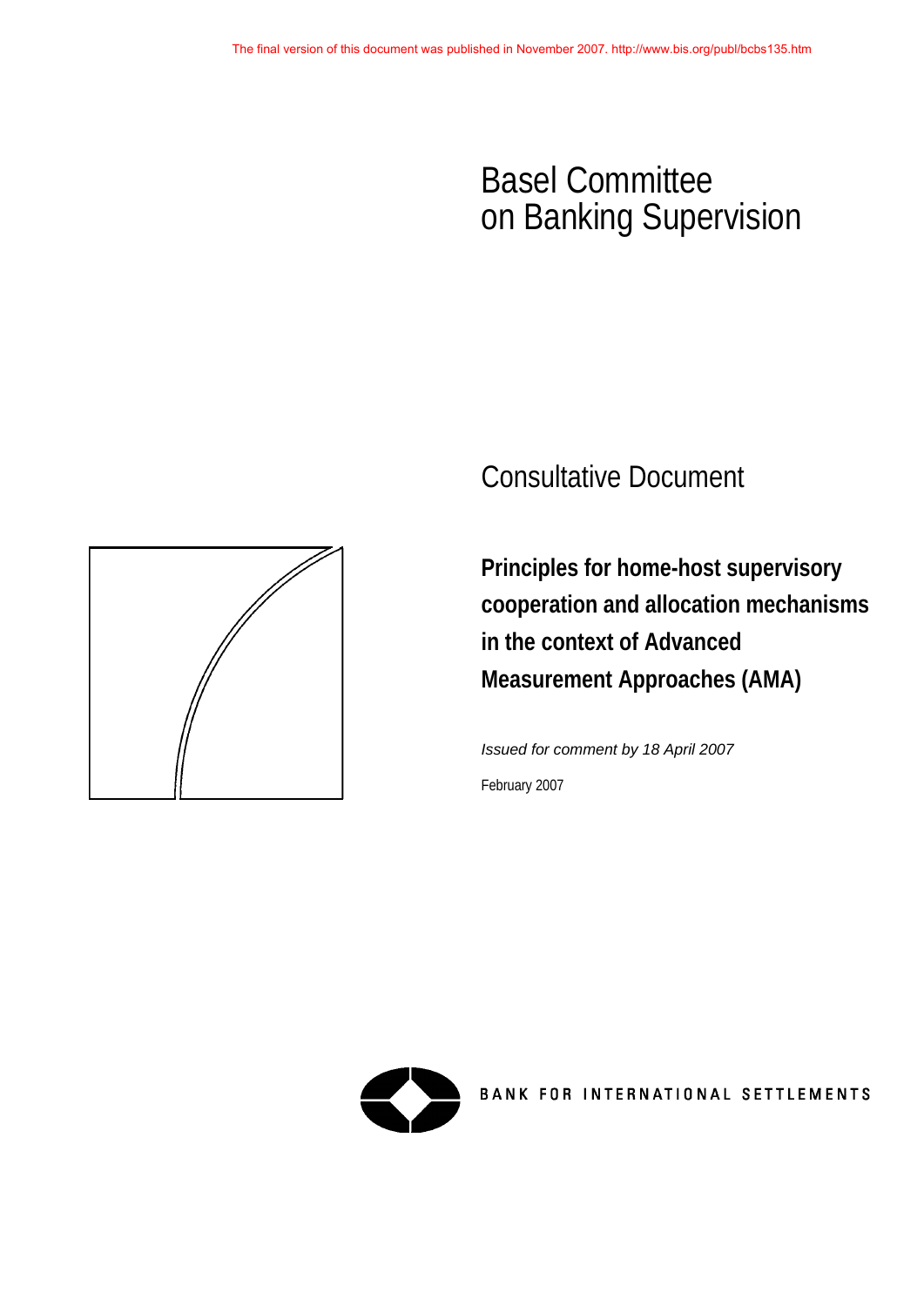Requests for copies of publications, or for additions/changes to the mailing list, should be sent to:

Bank for International Settlements Press & Communications CH-4002 Basel, Switzerland

E-mail: [publications@bis.org](mailto:publications@bis.org)  Fax: +41 61 280 9100 and +41 61 280 8100

© *Bank for International Settlements 2007. All rights reserved. Brief excerpts may be reproduced or translated provided the source is stated.* 

ISBN print: 92-9131-734-9 ISBN web: 92-9197-734-9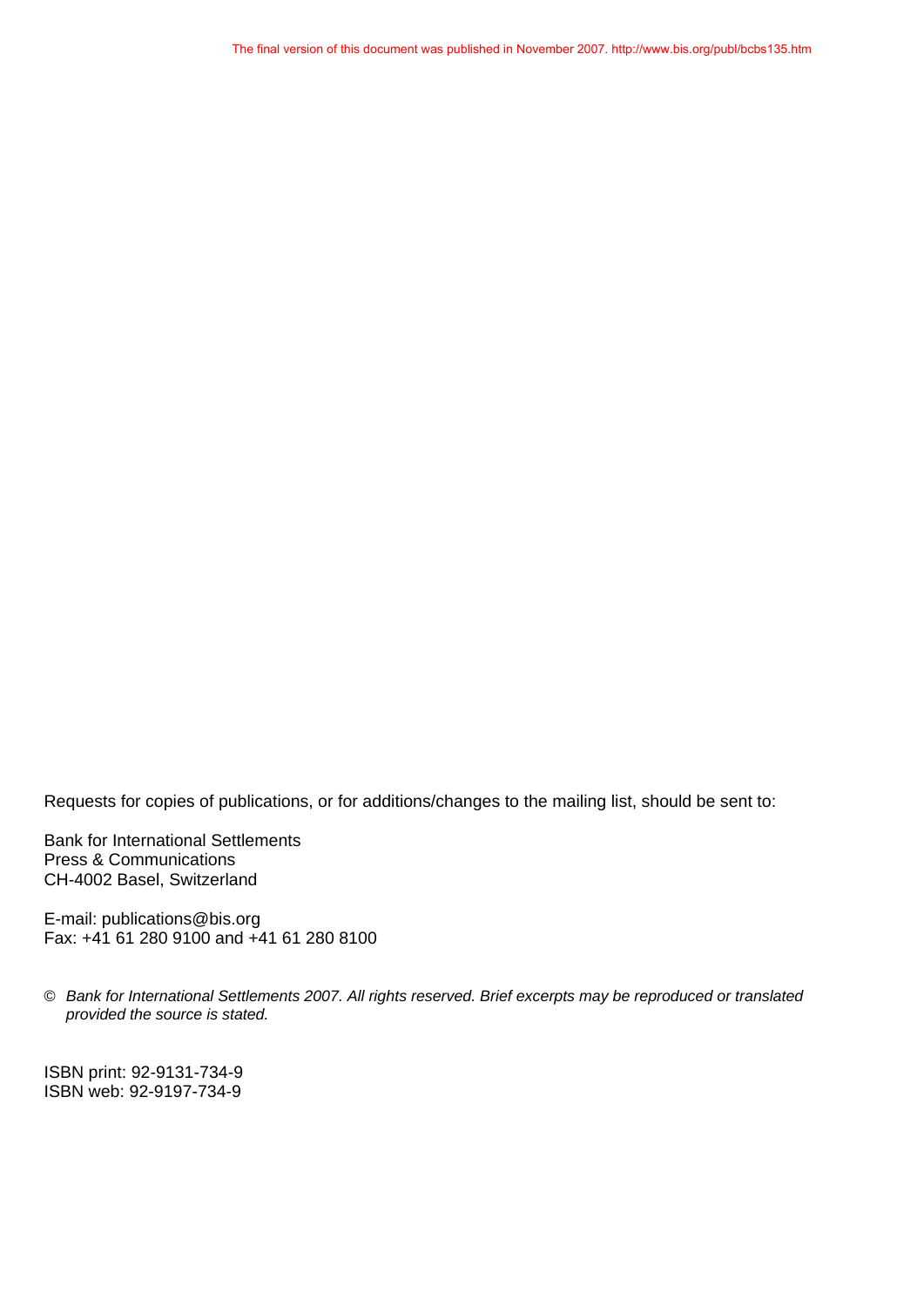#### **Contents**

| 2. |  |                                                                           |  |  |
|----|--|---------------------------------------------------------------------------|--|--|
|    |  |                                                                           |  |  |
| 3. |  |                                                                           |  |  |
|    |  |                                                                           |  |  |
|    |  | Annex I: Examples of information sharing for effective AMA implementation |  |  |
|    |  |                                                                           |  |  |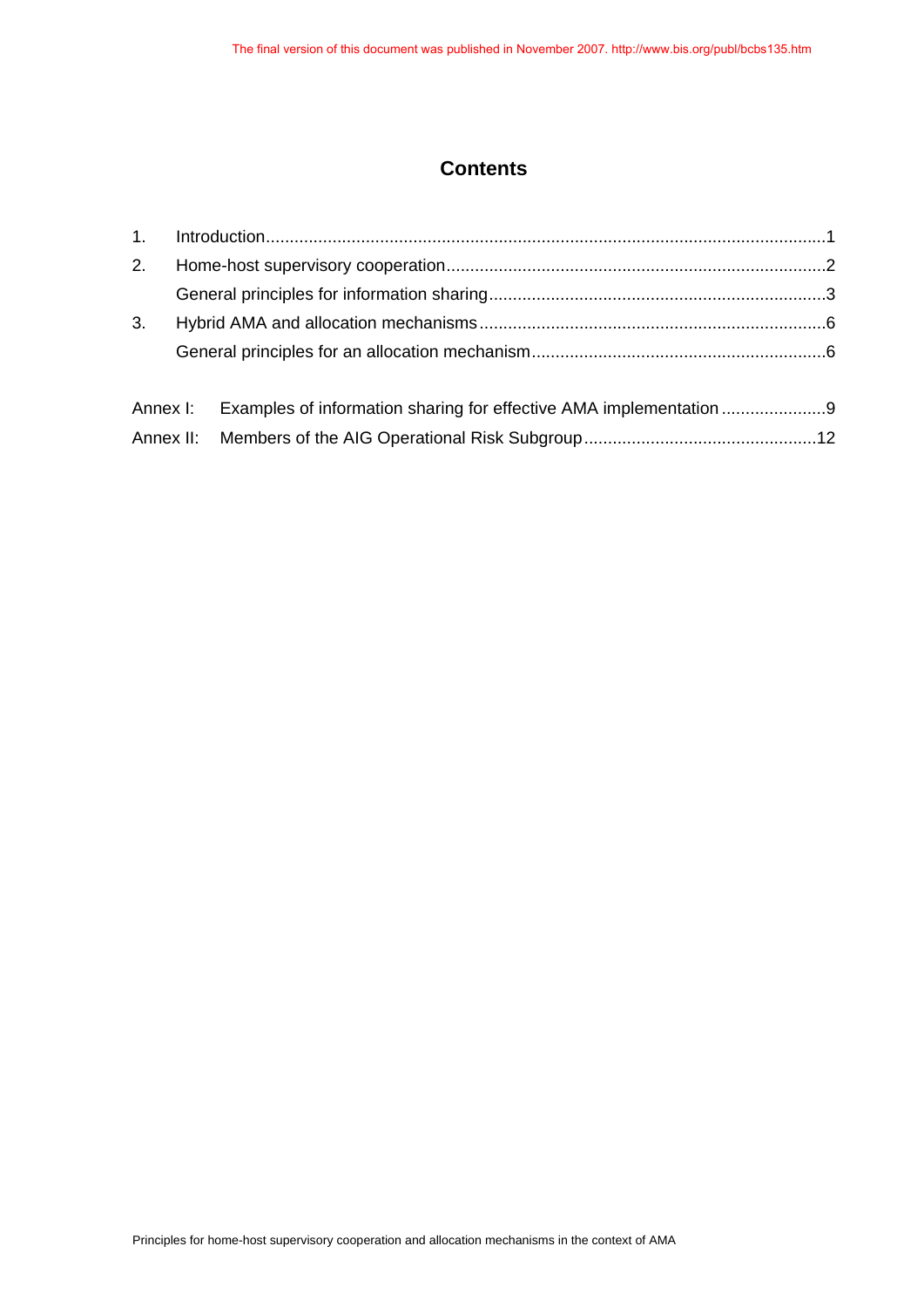The final version of this document was published in November 2007. http://www.bis.org/publ/bcbs135.htm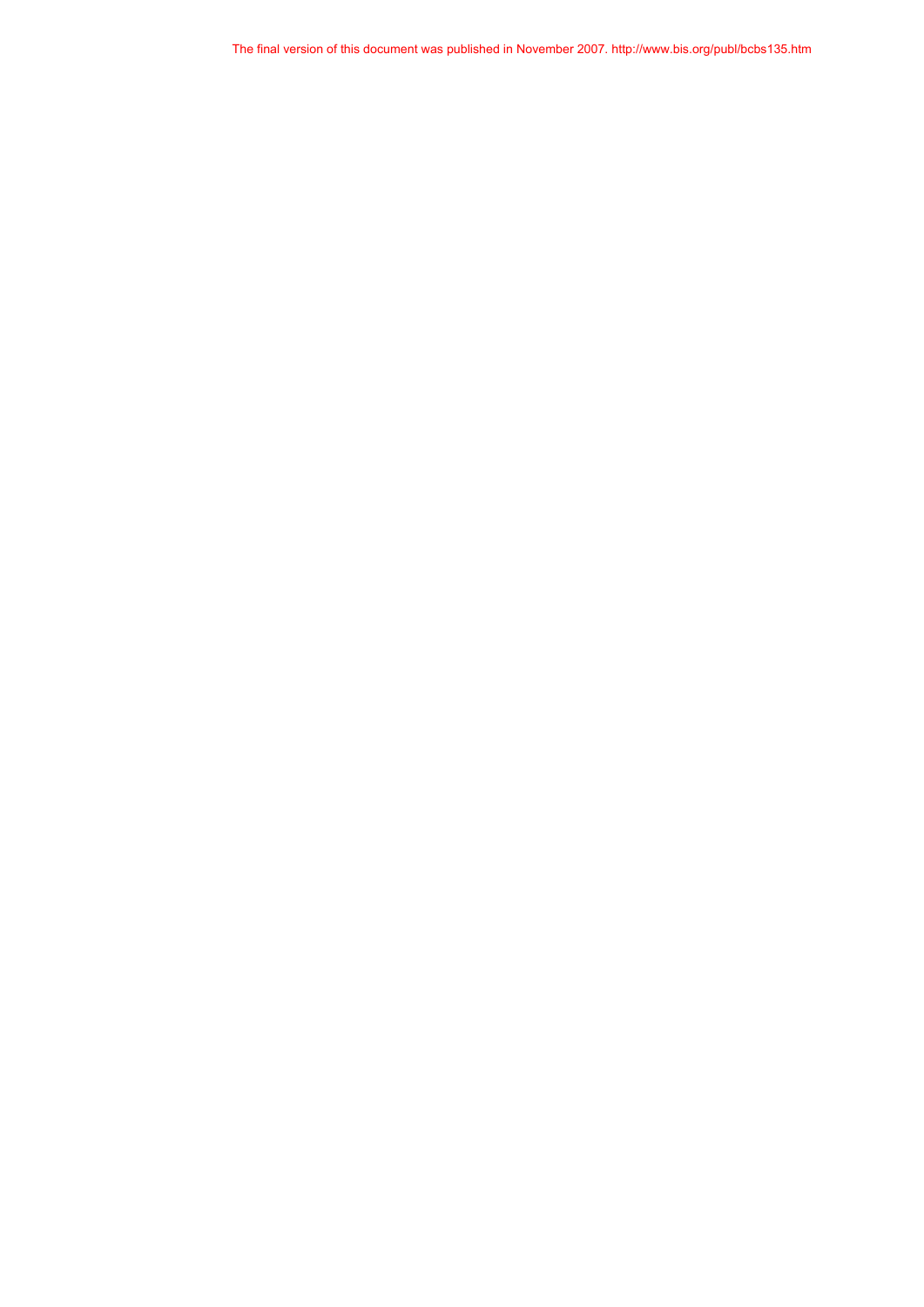## <span id="page-4-0"></span>**Principles for home-host supervisory cooperation and allocation mechanisms in the context of Advanced Measurement Approaches (AMA)**

*Comments on this consultative document are welcome. They should be submitted to the Secretariat of the Basel Committee on Banking Supervision, Bank for International Settlements, Postfach, CH-4002 Basel, Switzerland by 18 April 2007. Comments may also be submitted by email: baselcommittee@bis.org or by fax: +41 61 280 9100. All comments will be published on the BIS website unless a commenter specifically requests anonymity.*

#### **I. Introduction**

This paper sets out principles related to two important topics in the implementation of the Advanced Measurement Approaches (AMA) for operational risk under Basel II. The first set of principles is intended to be a supplement to the paper *Home-host information sharing for effective Basel II implementation[1](#page-4-1)* (Home-host paper) as the principles focus specifically on supervisory cooperation in the context of banks implementing an AMA. The second set of principles builds on the paper *Principles for the home-host recognition of AMA operational risk capital[2](#page-4-2)* (Hybrid AMA paper) and specifically addresses allocation mechanisms developed as part of a hybrid AMA.

The primary objectives of the paper are:

- To clarify the key elements of supervisory cooperation with respect to the implementation of AMA and establish a framework of principles to facilitate information sharing in the assessment and approval of AMA methodologies; and,
- To establish a set of principles to promote the development and assessment of allocation mechanisms incorporated in a hybrid AMA.

The principles set out in this paper do not supersede the general principles described in the paper High-level principles for the cross-border implementation of the New Accord<sup>[3](#page-4-3)</sup> but rather provide further elaboration of these principles in an operational risk context. Also, to the extent that this paper refers to operational risk capital requirements, such references are limited to the Pillar 1 capital charge only.

The Operational Risk Subgroup of the Basel Committee's Accord Implementation Group (AIGOR) anticipates that the principles set out in this paper will enhance home-host cooperation and information sharing among supervisors with respect to the approval and

1

<span id="page-4-1"></span><sup>1</sup> Basel Committee on Banking Supervision, June 2006. Like the Home-host paper, this paper does not seek to address the issue of foreign branches. However, in countries where local capital for foreign branches is required as a matter of local discretion, some of the same issues would then arise under Basel II as for subsidiaries.

<span id="page-4-2"></span><sup>2</sup> Ibid, January 2004.

<span id="page-4-3"></span><sup>3</sup> Basel Committee on Banking Supervision, August 2003.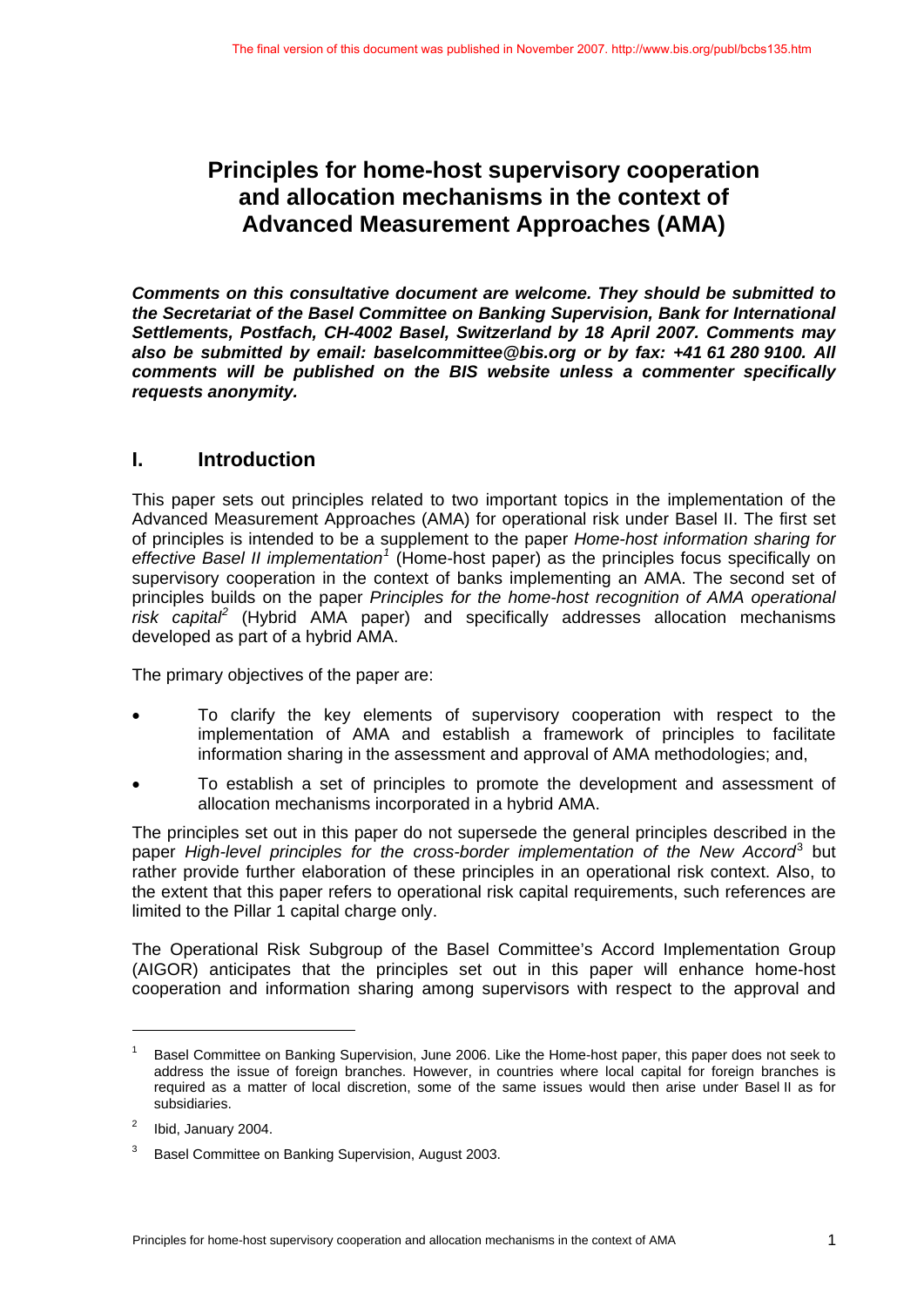<span id="page-5-0"></span>ongoing assessment of AMA methodologies, particularly as they relate to the hybrid AMA. In this regard, the AIGOR would emphasise the need for banks interested in implementing the hybrid AMA to work with relevant home and host supervisors to develop allocation mechanisms that appropriately reflect the operational risk profiles of all relevant subsidiaries and meet any other requirements of those supervisors.

#### **II. Home-host supervisory cooperation**

The Home-host paper reflects the need to enhance cross-border understandings on the application of capital standards to international banking groups as an essential element of the successful implementation of Basel II. This document elaborates on the Home-host paper by applying the home-host principles and practices emerging in the broader implementation of Basel II to the specific requirements of operational risk.

Both the Home-host paper and this paper reflect the long-established principles and framework for supervisory cooperation of the Basel Committee. A key feature of this framework is that international banking groups should be supervised on a consolidated basis, covering all aspects of the business, both domestic and cross-border. Consolidated supervision of international banking groups requires effective cooperation and information exchange between home supervisors and host supervisors. The implementation of Basel II, particularly the AMA, by these banking groups presents unique information sharing needs. As a result, a likely outcome of Basel II is more effective cooperation and streamlined information exchange. It is expected that much of this information exchange will take place during bilateral and multilateral cross-border implementation and ongoing supervisory arrangements such as 'supervisory colleges'.<sup>[4](#page-5-1)</sup>

While communication between home and host supervisors is important, banks play the primary role in implementing Basel II and providing relevant information to home and host supervisors to allow them to meet their responsibilities. As Basel II does not diminish the legal or governance responsibilities of subsidiary bank management within the group structure, this role also extends to a bank's subsidiaries.

At the outset, having determined the operational risk approach, banks are expected to develop plans for the group-wide implementation of the chosen approach including its rollout in the constituent individual legal entities, as appropriate. For a group-wide AMA, the role of the home supervisor is central for organising and coordinating:

- 1. The supervisory assessment of the bank's rollout plan(s) and implementation, resulting in a decision on the approval of the bank's group-wide AMA; and,
- 2. Practical cooperation across multiple host supervisors responsible for the group's legal entities.

In view of the evolutionary nature of operational risk management as a distinct risk management discipline, the flexibility provided in Basel II in the use of internal models to

<span id="page-5-1"></span><sup>4</sup> While supervisors may use different terminology to describe multilateral arrangements, in general "supervisory colleges" are working groups comprising the relevant supervisors of an international banking organisation. They are formed on an as-needed basis for the purpose of sharing information and coordinating supervisory activities related to Basel II implementation for a given international banking organisation, which ideally is also in communication with the supervisory college. College participants need to be cognisant of the information needs of any host supervisors that are not regularly involved in college arrangements.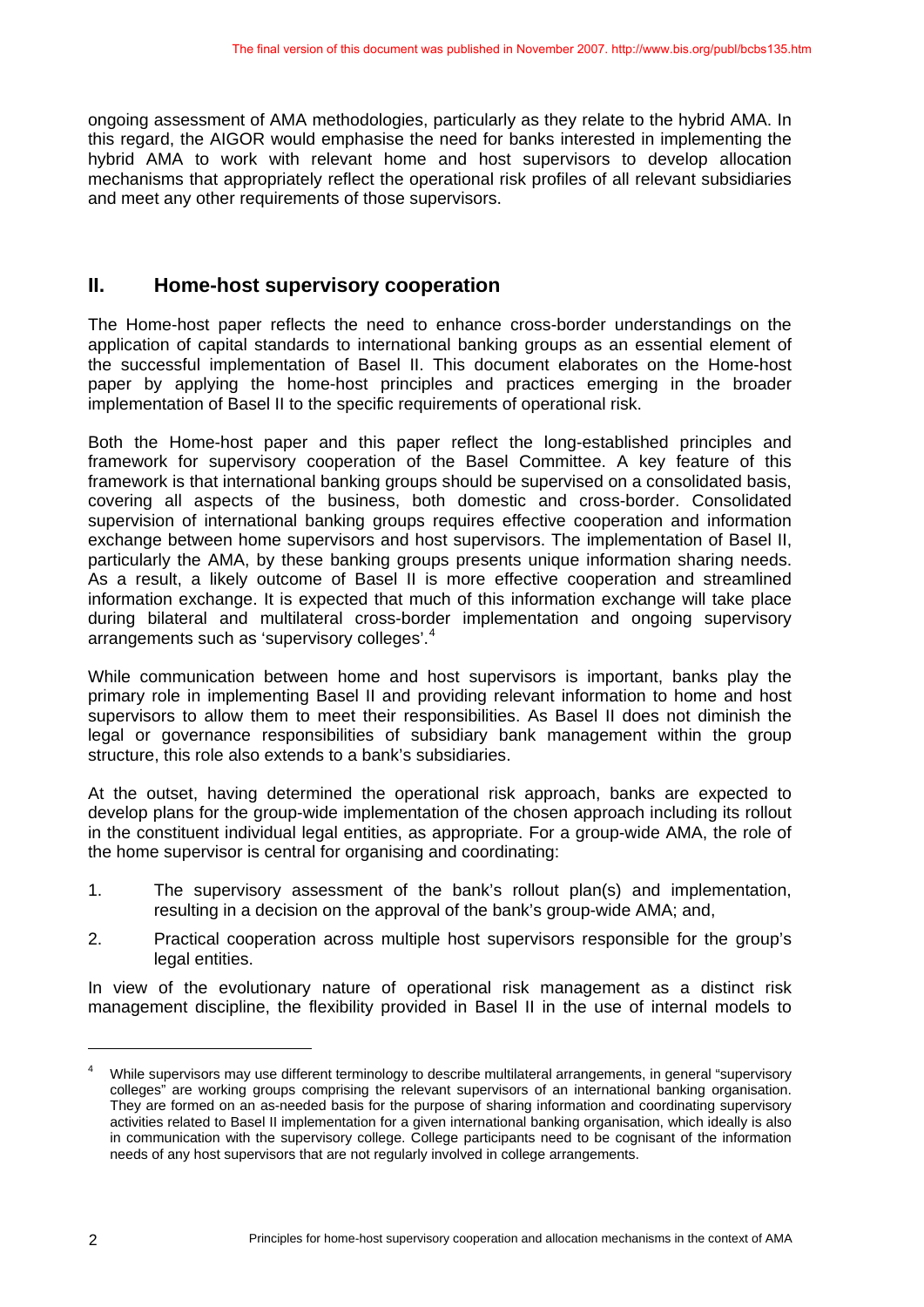<span id="page-6-0"></span>determine operational risk capital requirements, and the broad range of current industry practice, there is a heightened need for international coordination in the supervision of the AMA. The key element of this practical cooperation is information sharing to facilitate timely and effective implementation of the bank's planned AMA rollout and the supervisory assessment of its AMA. This includes the assessment and approvals by host supervisors, where appropriate, of an AMA deployed in a bank's subsidiaries.

Subject to the specific requirements of the relevant host supervisor, the options available to subsidiaries within a banking group generally include a stand-alone AMA, the hybrid AMA<sup>[5](#page-6-1)</sup>, or one of the simpler approaches such as the Basic Indicator and Standardised Approaches. Under Basel II, there is no requirement for a subsidiary to calculate a stand-alone AMA for regulatory capital purposes, regardless of the group-wide approach implemented by its parent bank.

Although the identification of 'significant subsidiaries' is relevant to the choice between the hybrid AMA or a stand-alone AMA for a subsidiary of an AMA bank $^6$  $^6$ , the precise definition of what constitutes 'significant' is not a critical determinant of the mechanics of the hybrid approach.<sup>[7](#page-6-3)</sup> Host supervisors are the ultimate arbiters of whether a subsidiary is significant within a given jurisdiction. However, consistent with the paper *High-level principles for the cross-border implementation of the New Accord[8](#page-6-4)* , home and host supervisors are expected to work together to recognise the operational risk characteristics of a bank and its subsidiaries and resolve issues emerging from the determination of the significance of the subsidiaries.

In recognition of the implementation issues inherent in the AMA and with a view to facilitating the bilateral or multilateral arrangements in any approach to home-host cooperation, this paper focuses on the significant components of home and host supervisory accountabilities, such as information sharing and assessment of AMA methodologies, including any unique issues presented by the hybrid approach.

#### **General principles for information sharing**

-

As noted in the Home-host paper, supervisors are legally responsible for the supervision of banking operations in their respective jurisdictions. Nevertheless, the assessment and approval of AMA in complex internationally active banking groups are expected to require an enhanced level of information sharing between home and host supervisors.

In light of changes that occur on an ongoing basis to the operational risk profile of banks and their subsidiaries, and the potential effect of those changes on the capital requirements of those institutions, it is unlikely that any rigid protocol for information sharing would be useful.

<span id="page-6-1"></span><sup>5</sup> An exception applies in the case of subsidiaries deemed to be significant, for which the hybrid approach is not available pursuant to paragraphs 656-7 of *Basel II: International Convergence of Capital Measurement and Capital Standards: A Revised Framework*, June 2004.

<span id="page-6-2"></span><sup>6</sup> Basel Committee on Banking Supervision, *Basel II: International Convergence of Capital Measurement and Capital Standards: A Revised Framework*, June 2004, paragraphs 656-7.

<span id="page-6-3"></span><sup>7</sup> The Basel Committee has not defined "significance" for purposes of determining which internationally active banking subsidiaries are ineligible to make use of the hybrid approach. It has stated, however, that it does not intend that a large number of banking subsidiaries within a given banking group should be required to adopt stand-alone AMAs as opposed to using an approved allocation mechanism.

<span id="page-6-4"></span><sup>8</sup> Basel Committee on Banking Supervision, August 2003.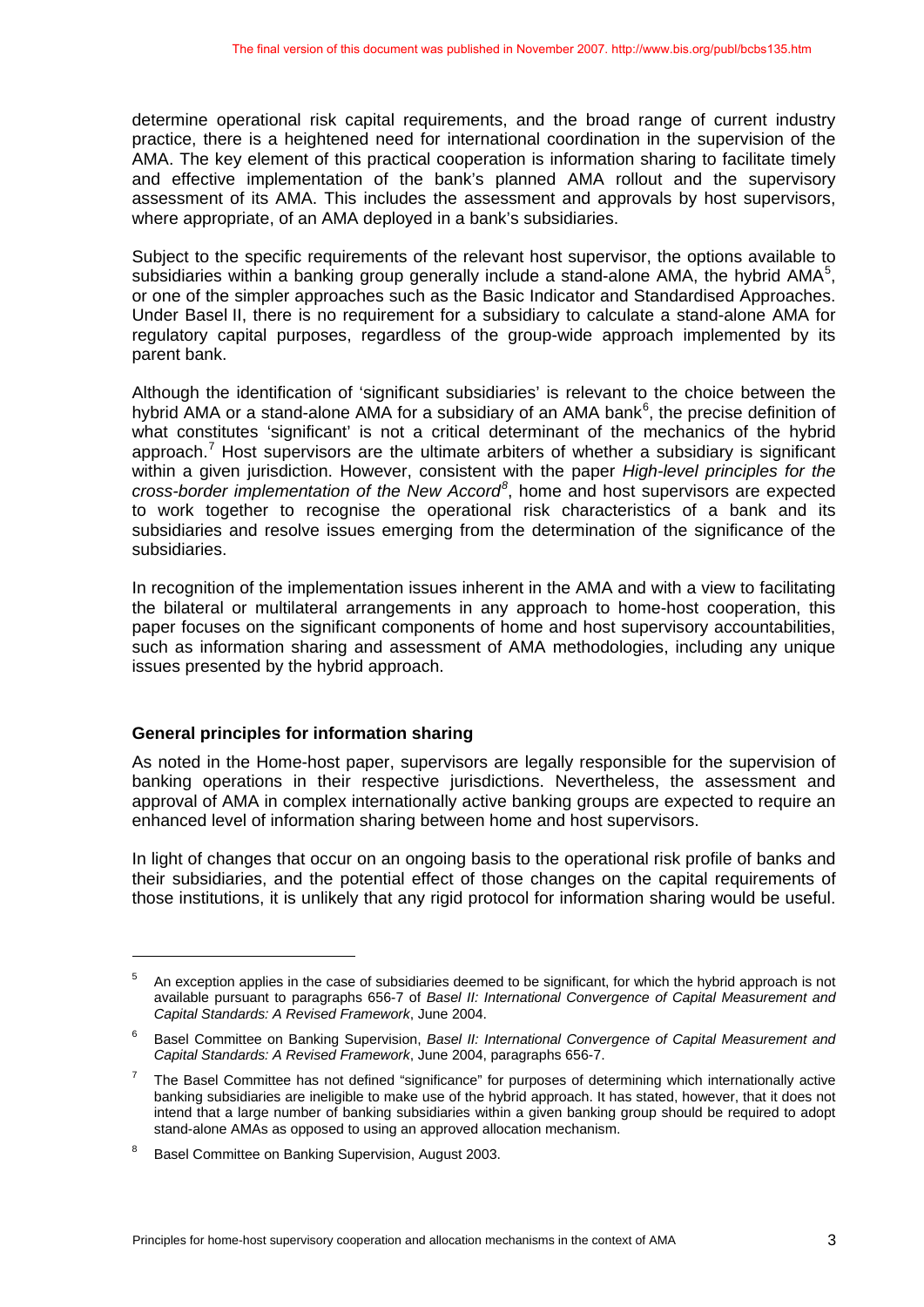The proposed framework for information sharing outlined in this paper envisages a pragmatic, principle-based approach to sharing operational risk information. Although this paper focuses primarily on the implementation of AMA, these principles may also serve as a useful reference in the case of institutions implementing the Basic Indicator and Standardised Approaches.

#### *1. Factors influencing information sharing*

1.1 The scope, frequency, and mechanics of information sharing vary across banks and are influenced by several factors including: the operational risk approach pursued by banks on a group-wide basis and at a subsidiary level; the operational risk profile of the subsidiary; the degree of centralisation or decentralisation of the banking group's operational risk management processes; the measurement methodology deployed; and the significance of the subsidiary in relation to the group and to the home and host jurisdictions.

#### *2. Scope and frequency of information sharing*

- 2.1 Home and host supervisors require information that enables them to plan and carry out their supervisory responsibilities. This will be driven, in part, by the assessment and/or approval processes developed with respect to AMA in home and host jurisdictions. In the case of subsidiaries, the characteristics of a subsidiary, such as its significance to the host jurisdiction, will be an additional factor in determining the scope of the information to be shared. Both home and host supervisors should have information about the intended operational risk approaches of the parent bank and relevant subsidiaries as well as any supervisory assessments of the bank's AMA. Home and host supervisors should also share AMA supervisory guidance, including relevant qualifying criteria and items of national discretion.
- 2.2 In the case of a hybrid AMA, the allocation mechanism being proposed for the subsidiary in the host jurisdiction as well as the overarching AMA methodology, AMA qualifying criteria, and home supervisory assessments are particularly relevant to the host supervisor.
- 2.3 Information should be provided in a timely manner. The frequency of information sharing is influenced by the circumstances surrounding a particular subsidiary. For example, the more significant the subsidiary is to the host jurisdiction, the broader the scope and more frequent the need for information sharing.
- 2.4 A bank and its relevant subsidiaries should be informed about decisions regarding the scope and frequency of information sharing between home and host supervisors where such decisions might be expected to affect the reporting required of them.

#### *3. Mechanics of information sharing*

- 3.1 Any bilateral and/or multilateral arrangements for supervisory cooperation should be flexible and tailored to the particular circumstances or requirements of each banking entity and the relevant home and host supervisors. A bank and, where appropriate, its subsidiaries should be informed about the supervisory information sharing arrangements that pertain to them.
- 3.2. Enhanced interaction between home and host supervisors during supervisory reviews may be necessary where a subsidiary implements a stand-alone AMA that is developed by the parent bank and/or relies on information and systems provided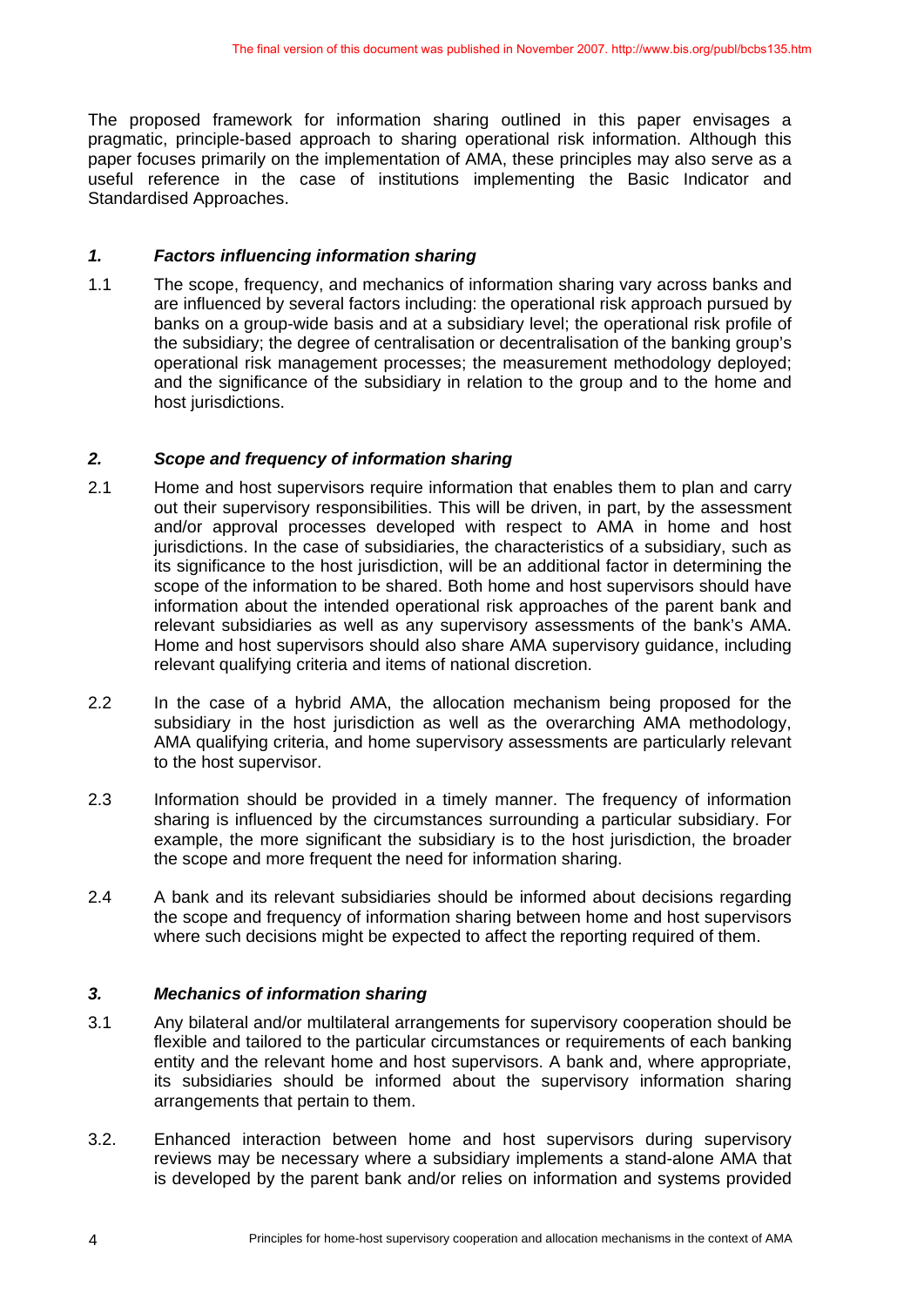by the parent bank. Similarly, when a subsidiary is implementing a hybrid AMA, increased cooperation between home and host supervisors may be necessary when reviewing the allocation mechanism.

3.3 Supervisory colleges offer a suitable forum to share institution-specific information with relevant groups of home and host supervisors. For example, this mechanism would facilitate sharing of high-level information on a bank's rollout of operational risk management processes in different jurisdictions on a multilateral basis. It is possible, however, that supervisory colleges may not always be the most appropriate information sharing mechanism to deal with the unique aspects of a hybrid AMA, particularly as the subsidiaries involved will, in many cases, be deemed non-significant in the context of the group. In such cases, home and host supervisors may need to consider alternative mechanisms for information sharing to ensure appropriate interaction among all relevant supervisors.

#### *4. Responsibilities of banks*

-

- 4.1 Irrespective of the operational risk approach adopted by a subsidiary, it is essential that the local management and board of directors of the subsidiary understand and manage a subsidiary's operational risk and ensure that the subsidiary is adequately capitalised. The subsidiary must therefore be in a position to share relevant information with the host supervisor $9$  on a timely basis and demonstrate its understanding of the subsidiary's approach. Without diminishing the responsibilities of the local management and board, this does not preclude the subsidiary from supplementing local expertise by involving relevant experts from elsewhere in the group in discussions with the host supervisor. This is particularly relevant where a subsidiary implements the hybrid approach or leverages the resources of the group in other ways.
- 4.2 As banking groups benefit from enhanced cooperation between home and host supervisors, banks have an important role to play in the sharing of information between supervisors. Banks should consider how the information they provide their home supervisor might be structured in a way that facilitates the sharing of this information with relevant host supervisors, whether this sharing is done directly or via the home supervisor.
- 4.3 In the case of a hybrid AMA, a subsidiary should have, or have ready access to, relevant information surrounding the group-wide AMA, including relevant aspects of the AMA methodology, the allocation mechanism and any other pertinent operational risk data. Where such information is not on hand at the subsidiary, the subsidiary should be prepared to make it available to the host supervisor within a reasonable amount of time upon request. This is particularly imperative where the subsidiary is relying on the parent to provide the measurement framework and perform AMA calculations.

<span id="page-8-0"></span><sup>9</sup> As discussed in the Home-host paper, a home supervisor would be best placed to obtain factual information on the banking group as a whole and provide such information to relevant host supervisors in accordance with its arrangements for sharing information with those supervisors. However, the paper also states that under normal circumstances a host supervisor should be able to obtain information needed on the subsidiary's implementation of Basel II from or through the subsidiary itself.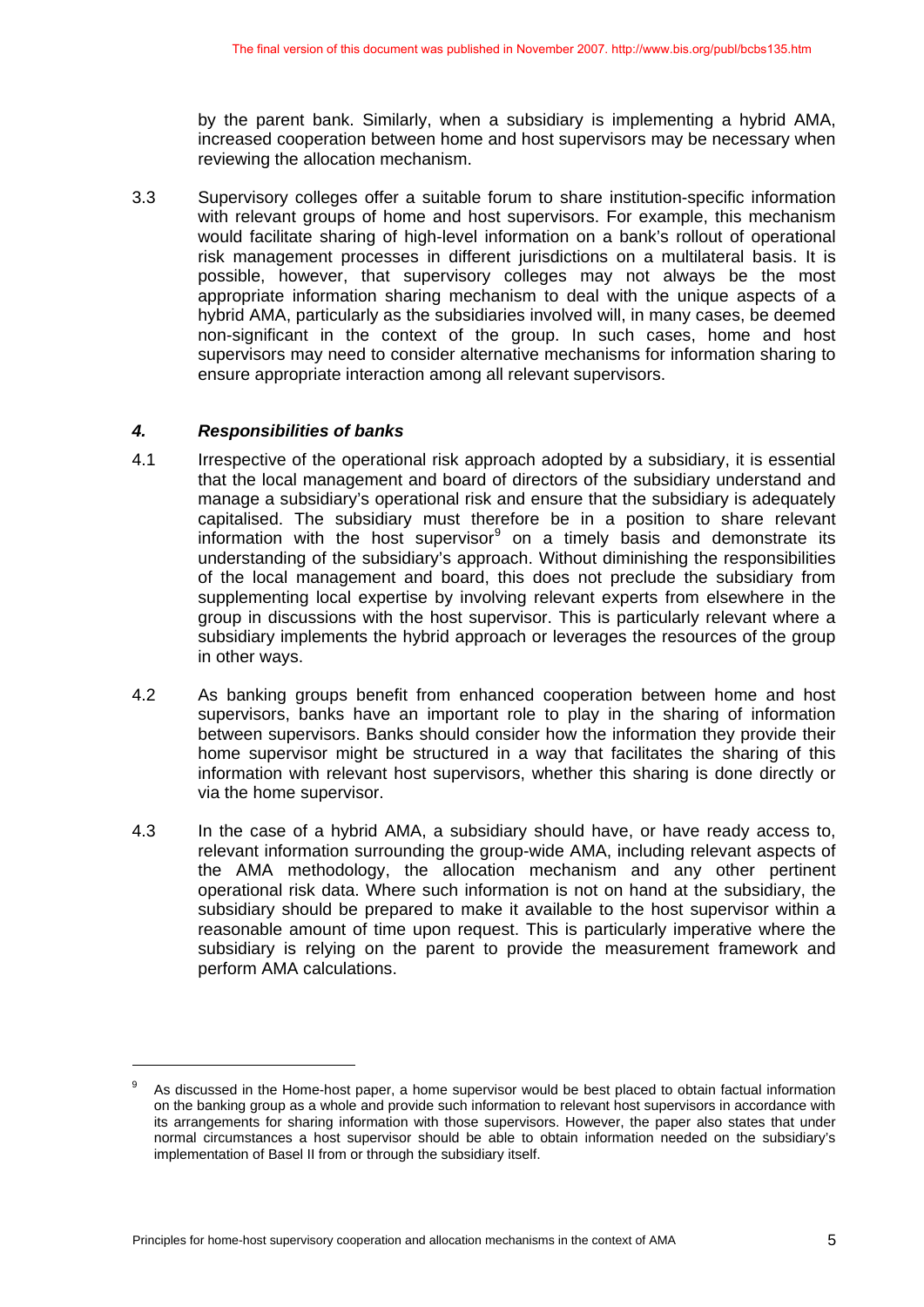<span id="page-9-0"></span>Examples of information sharing for effective implementation of an AMA are provided in Annex I.

#### **III. Hybrid AMA and allocation mechanisms**

One area where home-host information sharing is particularly important relates to the implementation of an allocation mechanism as part of a hybrid AMA. The attribution of group operational risk capital to legal entities by means of an allocation mechanism has been discussed at various times between the industry and both the former Risk Management Group of the Basel Committee and the Committee's Accord Implementation Group. However, a range of practice in this area has not evolved as yet. In fact, very few supervisors have been presented with risk-sensitive allocation mechanisms as part of a banking group's AMA framework.

In order to facilitate the implementation of the hybrid AMA, this document sets out supervisory expectations, in the form of principles, for what might constitute an acceptable allocation mechanism. The principles are not intended to convey a preference for a particular allocation mechanism; rather, consistent with the flexibility provided in the qualifying criteria for an AMA more generally, it is anticipated that the principles might be satisfied by a range of allocation mechanisms.

The use of an allocation mechanism to determine the Pillar 1 minimum required capital for operational risk for a banking subsidiary subject to Basel II is conditional on the approval of the relevant host supervisor and support of the home supervisor.<sup>[1](#page-9-1)0</sup> Consistent with the Hybrid AMA paper, the allocation mechanism itself is subject to the approval of both the home and host supervisors. Supervisory approval is conditional on the bank being able to demonstrate, using appropriate quantitative and qualitative techniques, that the allocation mechanism produces reasonable results.

#### **General principles for an allocation mechanism**

Generally, it is expected that any allocation mechanism should conform to the following principles, which are consistent with those outlined in the Hybrid AMA paper.

#### *1. Risk sensitivity*

The amount of capital allocated to a given subsidiary should reflect the nature of the subsidiary's business, its unique operational risk profile and its marginal contribution to the group-wide estimate of operational risk exposure. For this to occur, operational risk considerations should be the primary driver behind the allocation mechanism and the choice of underlying allocation indicator(s).<sup>[11](#page-9-2)</sup> This also requires that the parent bank's AMA framework has been rolled out to the subsidiary<sup>[1](#page-9-3)2</sup> and that the subsidiary's operational risks

<span id="page-9-1"></span><sup>10</sup> Basel Committee on Banking Supervision, *Basel II*, June 2004, paragraph 655.

<span id="page-9-2"></span>In this context, an indicator refers to a measure of operational risk used for allocating group-wide AMA capital to subsidiaries. An allocation mechanism may use a combination of indicators as a basis to determine a capital charge for the subsidiaries of an AMA bank.

<span id="page-9-3"></span> $12$  Subsidiary banks are permitted to leverage group resources, as appropriate, in the implementation of the AMA. The Hybrid AMA paper states that significant internationally active banking subsidiaries implementing a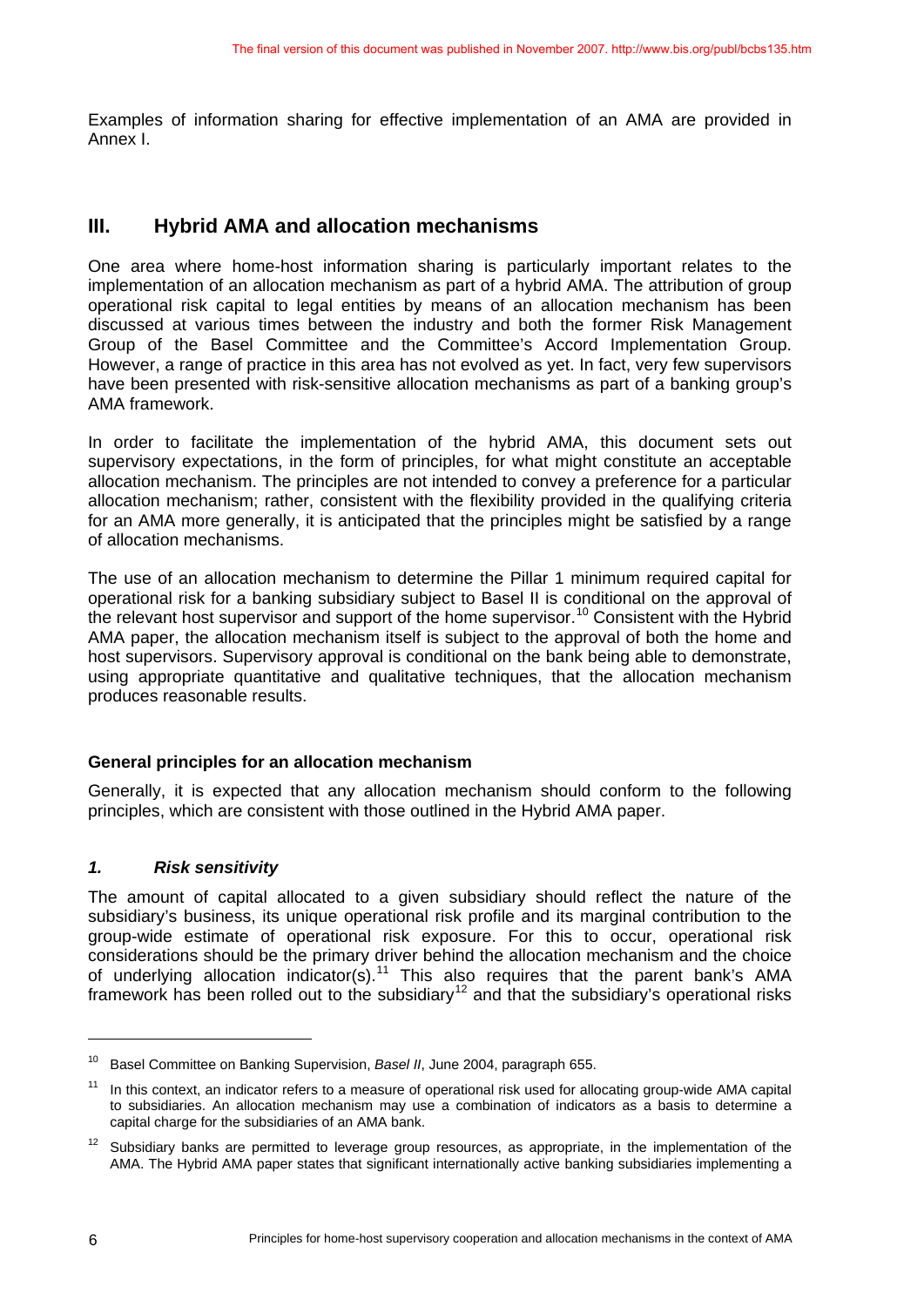and controls (eg relevant operational risk loss data originating in the subsidiary) are incorporated in the group-wide AMA calculations, as appropriate, along with those of all other subsidiaries included in the group-wide AMA. In the development of a risk-sensitive allocation mechanism, banks should pay particular attention to the legal entity perspective where, for example, the group-wide AMA calculates capital along a business line dimension.

#### *2. Adequacy of capital*

Notwithstanding any reliance on the parent's AMA, it is a fundamental element of corporate governance that a banking subsidiary's board of directors and senior management understand and manage the subsidiary's risk profile and ensure that the subsidiary is adequately capitalised in respect of its operational risk profile. If the allocation mechanism includes distributing any diversification benefits recognized at the group level to individual legal entities, a subsidiary's board of directors and senior management should reasonably consider the impact of these benefits in assessing whether the subsidiary holds an appropriate level of minimum regulatory capital.

The allocation mechanism may take into account group-level diversification benefits at individual legal entities on the condition that the legal entity has access to group AMA capital in situations involving operational risk loss, particularly under stress conditions. This is necessary given that the diversification benefits may be taken into account at the group level under the assumption that capital is freely transferable within the banking group. Accordingly, any diversification benefits recognized at the legal entity level would be appropriate only if the assumption of capital transferability still holds true at that level. Banks should be able to quantify the diversification benefits factored into the capital allocated to the subsidiary and to demonstrate that mechanisms are in place to facilitate such capital transfers. In addition, banks should have a policy in place that outlines the conditions under which transfers would be made.

#### *3. Subsidiary level management support*

The allocation mechanism should be understood and supported by the board of directors and senior management at the subsidiary level. This is necessary, as the board of directors and senior management at a subsidiary are responsible for conducting their own assessment of the subsidiary's operational risk profile to ensure that the subsidiary is adequately capitalised for the risks to which it is exposed.

#### *4. Part of Pillar 1*

-

The allocation mechanism is an integral part of a bank's AMA and the allocated portion of AMA capital is part of the Pillar 1 capital calculation for relevant subsidiaries at the legal entity level. In accepting an allocation mechanism, host supervisors accept the allocated amount of AMA capital as the Pillar 1 charge for operational risk. Therefore, issues with the allocation mechanism or non-compliance with these principles should generally be dealt with under Pillar 1.

stand-alone AMA will be permitted to leverage the resources of the group in determining their operational risk capital requirements. Appendix III to the Basel Committee's press release of 11 May 2004 elaborates on the implications of this flexibility. Similar flexibility will be available – and similar implications will be relevant – in the case of non-significant banking subsidiaries using an allocation mechanism to determine their Pillar 1 capital charge.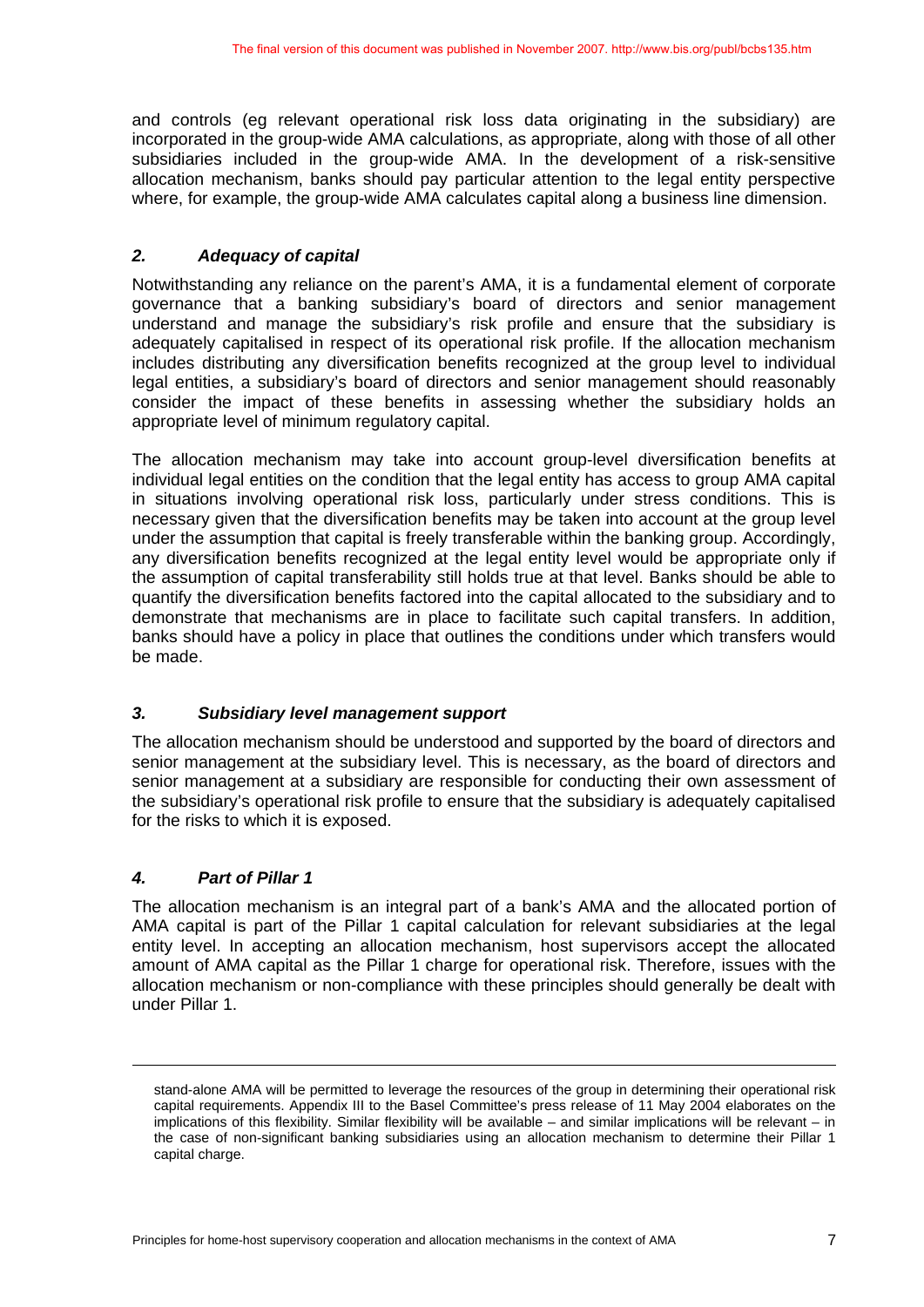#### *5. Stability*

Assuming a stable level of operational risk exposures, the allocation mechanism should produce results that are relatively stable and comparable over time. This implies that capital amounts allocated to subsidiaries should not fluctuate unduly from one period to another except to reflect changes in a subsidiary's operational risk profile. In addition, neither the allocation mechanism nor its underlying indicators should be modified frequently. While the mechanism is not meant to be rigid, frequent modifications, except in extenuating circumstances, may challenge the credibility of the allocation mechanism.

#### *6. Implementation*

In determining the nature and number of indicators used in an allocation mechanism, there is a trade off between adequately capturing the local operational complexity and increasing the complexity of the allocation mechanism. Therefore, banks should aim to develop allocation mechanisms that are as simple as possible without unduly sacrificing their risk sensitivity.

#### *7. Documentation*

The allocation mechanism should be clearly documented. Relevant documentation on the allocation mechanism and any supporting data, as appropriate, should be included in the institution's AMA proposal for supervisory review and approval.

#### *8. Internal review and validation*

The allocation mechanism and the application thereof should be regularly reviewed (eg by internal and/or external audit) and validated at the parent bank and/or subsidiary level.

#### *9. Supervisory assessment*

The inputs, outputs and assumptions underlying the allocation mechanism should be readily available for examination by both home and host supervisors, as appropriate, in their process of assessing the mechanism's reasonableness and functionality.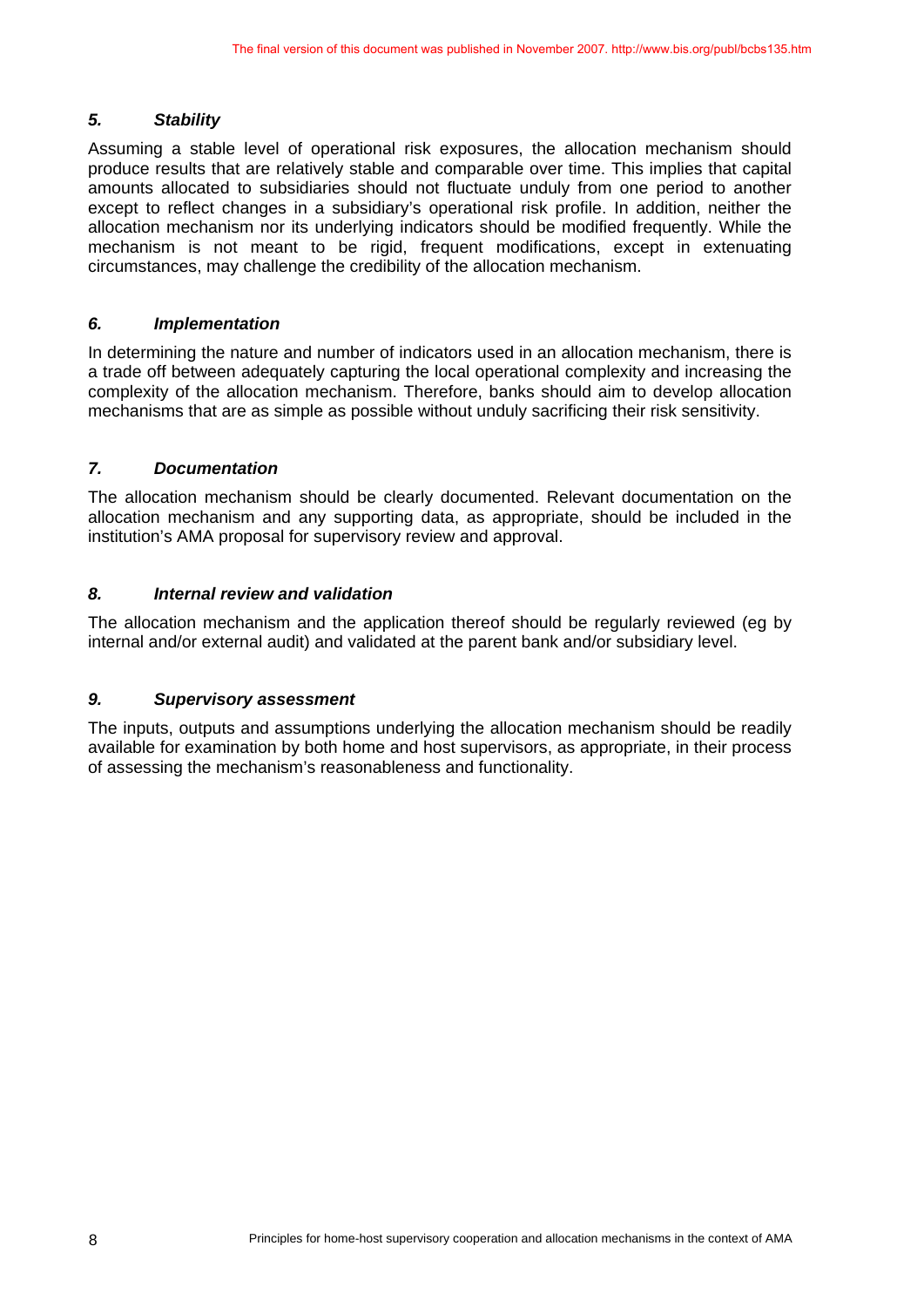## **Annex I**

## <span id="page-12-0"></span>**Examples of information sharing for effective AMA implementation**

In order for a host supervisor to approve an AMA at the local subsidiary in its jurisdiction, it may require an understanding of the overall AMA methodology being implemented across the banking group. This is especially relevant in the case of a hybrid AMA implemented by the local subsidiary. A host supervisor will therefore require information from the home supervisor and (in cooperation with the home supervisor) directly from the parent bank to support its assessment and/or approval of an AMA at the local subsidiary.

The examples of information sharing set out below are illustrative and not exhaustive, nor are they a checklist for automatic use:

#### **1. Information that could be supplied by the** *bank (local subsidiary)* **to a** *host supervisor***:**

- The bank's Basel II approach for measuring operational risk capital at the local subsidiary, including key timelines and rollout plans for the implementation of the approach.
- The bank should indicate if a centralized or decentralized framework is applied for operational risk implementation. This includes providing information on the reporting structure of the operational risk management function at the local subsidiary and on the systems and processes surrounding the collection of operational risk data at the local subsidiary.
- If the bank is applying to use a stand-alone AMA, it should provide information on its internal model for measuring operational risk capital including information on any operational risk systems and processes that are locally developed, as relevant. This would not be dissimilar from the type of information provided by the parent bank to the home supervisor. This may include details on model assumptions and the use of the four AMA elements in the measurement methodology.
- In the case of a hybrid AMA, information on the allocation mechanism used to determine the bank's operational risk capital requirements in the host jurisdiction.

#### **2. Information that could be supplied by the** *home supervisor* **to a** *host supervisor* **on a case-by-case basis:**

- Information on the group-wide rollout of the AMA (or other operational risk approaches) to the bank's foreign subsidiaries.
- Any guidance or other information developed by the home supervisor related to the approval and/or implementation of Basel II operational risk approaches within the home jurisdiction. This may include clarifications on common AMA implementation issues provided to the industry on the home supervisor's acceptance of certain AMA practices (eg the treatment of near misses or opportunity costs as operational risk losses or events). It might also include such information as the date on which the AMA is available for implementation and the anticipated timing of supervisors' AMA assessments in the home jurisdiction.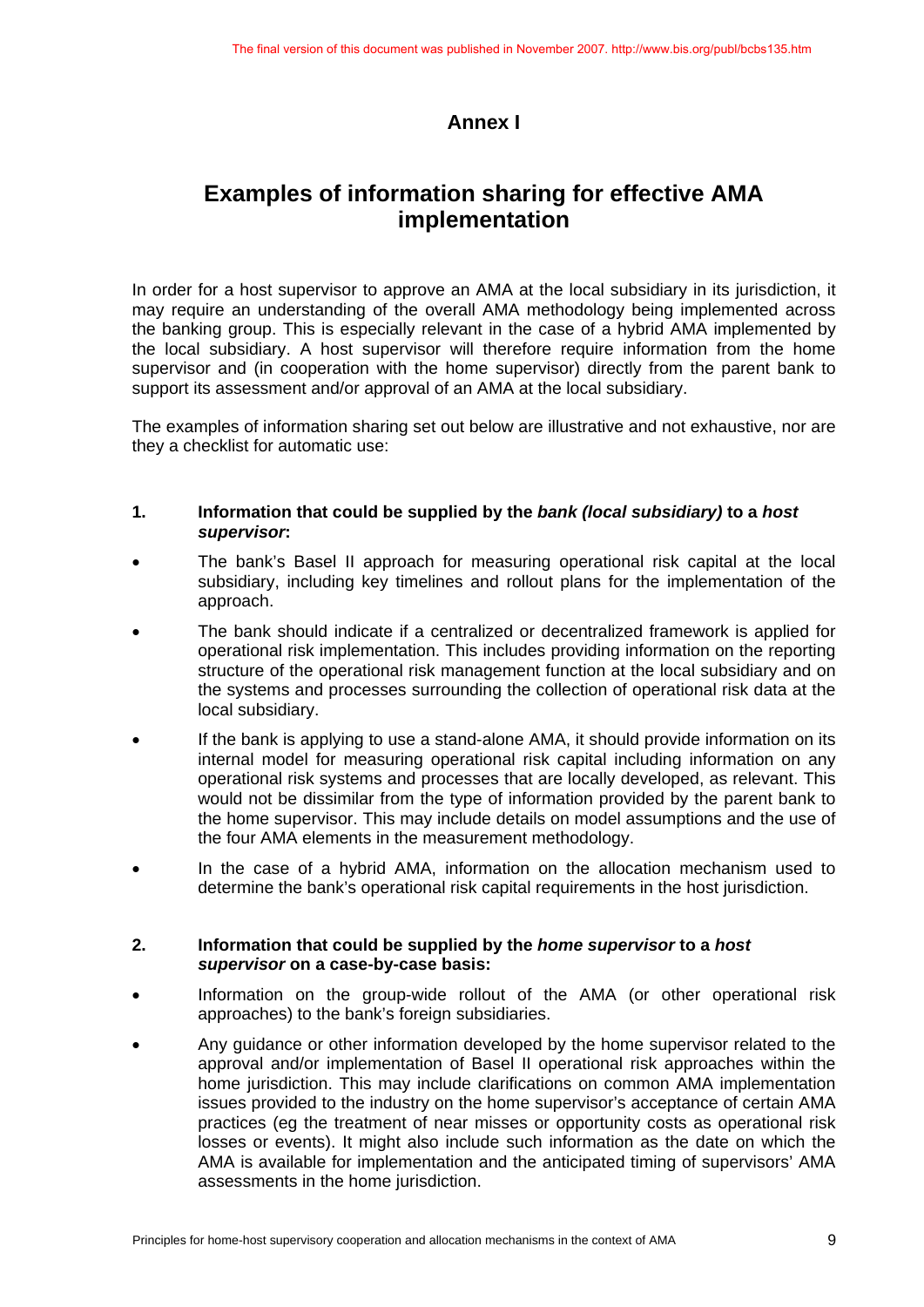- The assessment and approval process set out by the home supervisor and, subject to any arrangements agreed between the home and host supervisor, information on how the home supervisor will assess the local subsidiary, if at all. The home supervisor should provide a description of the scope of work conducted at the parent bank level for AMA approval, and if applicable, the scope of work planned or undertaken at the subsidiary level by the home supervisor.
- Sections of the AMA application package submitted to the home supervisor and which are relevant to the subsidiary. This may include self-assessments completed by the parent bank, as they relate to the implementation at the subsidiary.
- Information provided by the parent bank on systems or processes developed at the subsidiary level in areas such as operational risk data collection, capital measurement models and the operational risk management function operating at the subsidiary. This may include information and/or validation work completed by the bank on the collection and use of internal and external loss data, including potential loss events identified through the use of scenario analysis, and assessments of the business environment and control factors.
- In appropriate circumstances, sections of a home supervisor's examination report containing the assessment of the AMA model, systems and processes. In the case of a hybrid AMA, this could include the home supervisor's assessment of the capital allocation mechanism. A host supervisor must be satisfied with the AMA methodology applied at the parent bank level if the subsidiary is using the hybrid approach. To the extent possible, a host supervisor should use the home supervisor's assessment and/or approval work to support the host supervisor's AMA approval at the subsidiary.
- Any concerns that the home supervisor may have regarding the bank's ability to implement AMA at the parent bank level should be communicated to the host supervisor. A home supervisor should identify the issues within the AMA methodology, systems or processes that may impact the implementation at the subsidiary.

#### **3. Information that could be supplied by the** *host supervisor* **to a** *home supervisor* **on a case-by-case basis:**

- Any guidance or other information developed by the host supervisor related to the approval and/or implementation of Basel II operational risk approaches within the host jurisdiction. This may include clarifications on common AMA implementation issues provided to the industry on the host supervisor's acceptance of certain AMA practices (eg the treatment of near misses or opportunity costs as operational risk losses or events). It might also include such information as the date on which the AMA is available for implementation and the anticipated timing of supervisors' AMA assessments in the host jurisdiction.
- Information on the significance of the local subsidiary to the local market, including an explicit statement regarding the availability of the hybrid approach generally and to that subsidiary specifically. The host supervisor should provide details on the scope of validation and/or AMA approval work being conducted at the subsidiary. Host and home supervisors should leverage off one another's work to the extent possible, reducing any unnecessary duplication of validation and approval work.
- Information on the operational risk profile of the subsidiary (eg types and scale of activities in which it is engaged) that could, from the home supervisor's perspective, have a material impact on the banking group as a whole.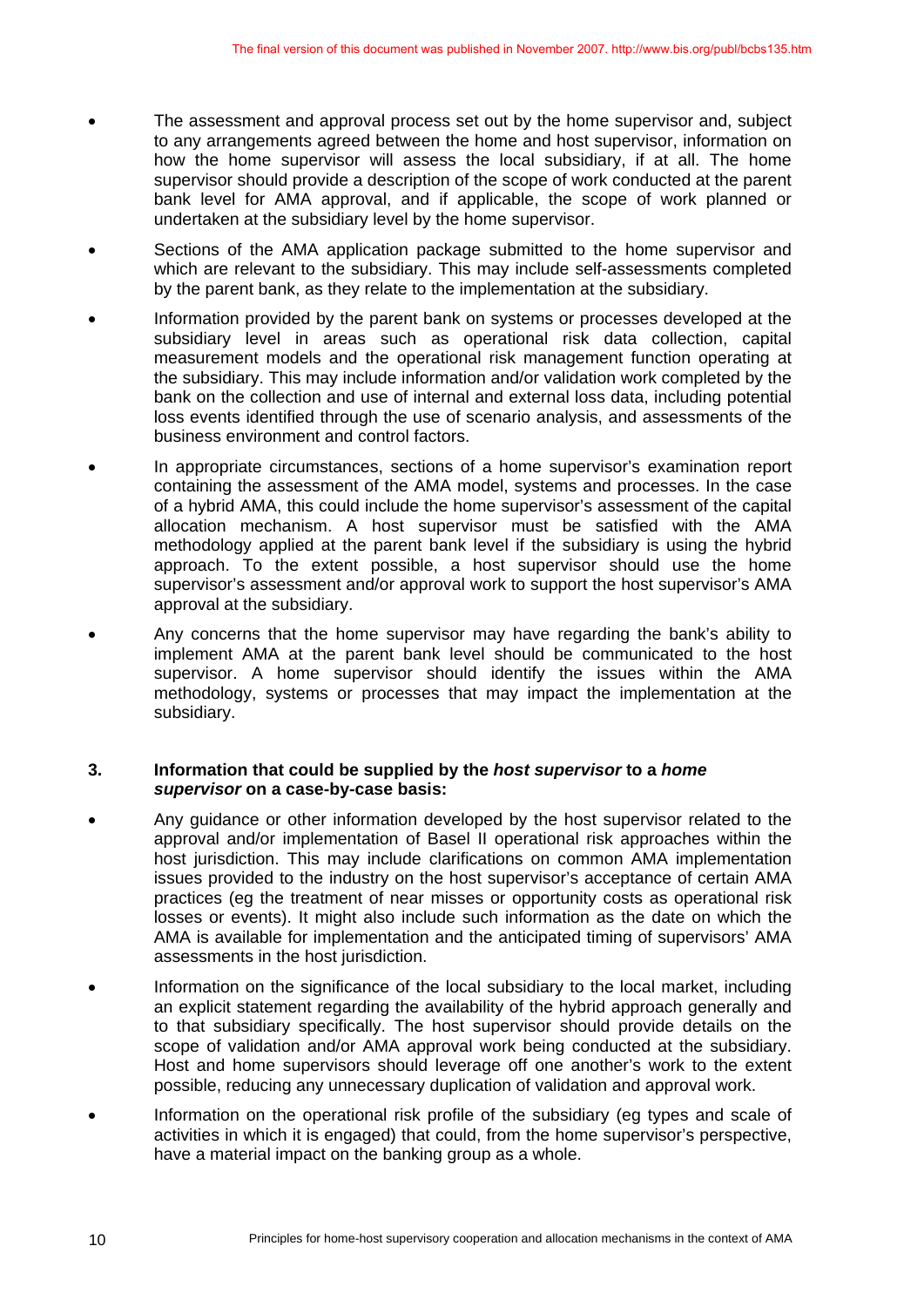- The host supervisor's assessment of relevant operational risk systems, measurement methodologies or processes developed and/or in use locally. More specifically, operational risk data collection, capital measurement models and operational risk management functions operating at the subsidiary. In the case of a hybrid AMA, the host supervisor's assessment of the capital allocation mechanism.
- In appropriate circumstances, sections of a host supervisor's examination reports identifying specific issues related to the subsidiary's implementation of the AMA. The host supervisor should communicate any concerns with the home supervisor if the subsidiary is not able to support the parent bank's AMA methodologies, systems or processes (eg where the subsidiary's process or systems for collecting operational risk data are not commensurate with the policies set out by the parent bank for AMA implementation).